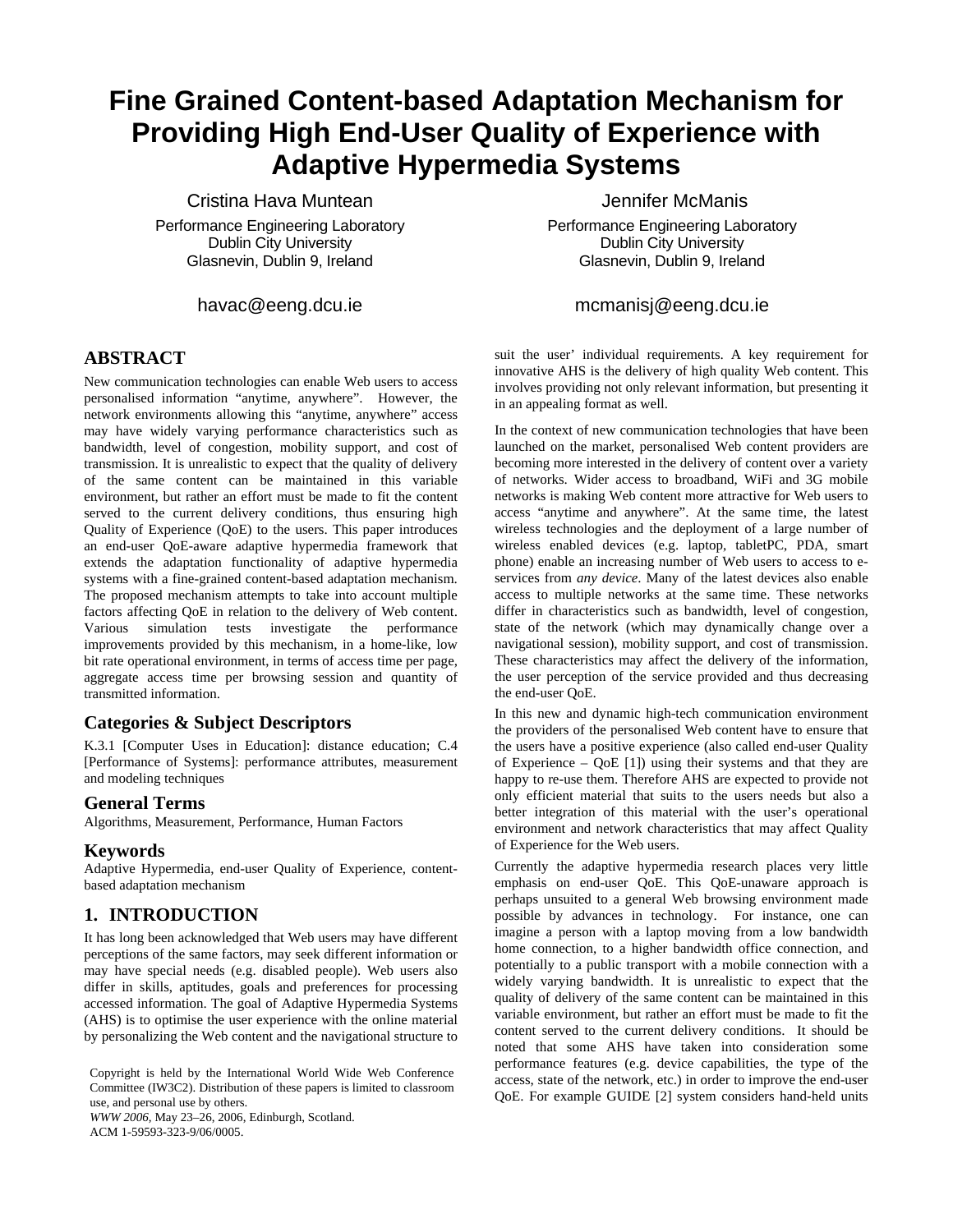as tools for navigation and display of an adaptive tourist guide INTRIGUE [3], a tourist information system that assists the user in the organization of a tour, provides personalised information that can be displayed on WAP phones. Merida has considered HTTP protocol, type of the access and the server load in the design of the SHAAD [4]. However, these account for only a limited range of factors affecting QoE.

This paper analises a new QoE-based content adaptation strategy that enhances the functionality of a classic AHS and aims to improve the end-user QoE. The novel end-user QoE-aware adaptive hypermedia framework is described in Section 2. Next, the proposed content-based adaptation mechanism is illustrated. Section 4 presents simulation tests that assess the performance improvements brought by proposed adaptation strategy. The last section details the conclusions of the tests and briefly outlines the next steps in our research.

# **2. END-USER QoE AWARE ADAPTIVE HYPERMEDIA FRAMEWORK**

Most of the AHS proposed in the literature follow the principles presented in the AHAM model. AHAM is a general reference model that provides a framework to describe the adaptation functionality of adaptive hypermedia at an abstract level [5]. It divides the adaptation process into the following main components: Domain Model(DM), User Model (UM), Adaptation Model (AM), and AHS Engine (AHS-E). Starting from this simple, abstract representation, we propose to extend this framework and to include a QoE-based content adaptation mechanism. We decided to use AHAM because an open-source systen (AHA!) built according to the AHAM model was available for testing the proposed QoE-based extension. QoE-based adpaation mechanism can be easily applied to other AHS models such as LAOS model [6]. AHAM was extended with a new component called Perceived Performance Model (PPM). PPM provides a representation of the end-user QoE and models different user-perceived performance-related information in order to learn about the user's operational environment characteristics, about changes in the network conditions, and how these changes may affect the user's quality of experience. The PPM's information is used later on during the adaptation process implemented by the AHS-E. The main goal of the adaptation mechanism is to provide personalised material that suits both the user's individual characteristics (e.g. goals, interest, knowledge) and the delivery environment in order to provide a high QoE.

Figure 1 presents at architecture level, the end-user QoE aware Adaptive Hypermedia Framework proposed in this paper. The DM, UM, AM and AHS-E represent the common parts of any Adaptive Hypermedia System. The Perceived Performance Model (PPM), Performance Monitor (PM) and Adaptation Algorithm (AA) represent the new modules that extend the classic AHS. Together they form the QoE-based adaptation mechanism. More details about each component are provided in the following.

The **Domain Model** (DM) organises the information provided by the AHS and physically stored in the Domain Database, in a hierarchical structure of concepts, amongst which logical relationships exist. At the lowest level, a concept corresponds to a fragment of information (section of text, image, video clip, etc.). These fragments are combined into composite concepts (also called pages) by defining relationships amongst them. Composite concepts may be further combined using relationships to eventually form more complex units of information. Content is selected from the DM and delivered to the users based not only on these relationships, but also on user characteristics.

The **User Model** (UM) maintains and stores in a User Database various demographic information related to the user such as age, gender, qualification, the user's current goal, the user's interest in the material managed by the AHS through the DM, the user's navigational history, etc. Both explicit (via registration) and implicit (through normal navigation and content selection) information gathering is used to generate and update the UM. In order to construct the user model, to analyse the user profile and to derive new facts about the user, different user modeling methods have been proposed. The most common ones are the overlay method [7, 8] and the stereotype method [9, 10]. In order to achieve better results, AHS such as Anatom-Tutor [10], Arcade [12] and Interbook [13] have combined the two methods. Lately, Bayesian networks have become popular for modeling user's knowledge and goals and to identify the best actions to be taken under uncertainty. There are a number of AHS that rely on Baysian Networks for user modelling such as: KBS Hyperbook System [14] (an adaptive hyperbook system for an introductory course on computer science), ANDES [15] (an intelligent tutoring system for Newtonian physics), Lumière [16] (a system that provides assistance to computer software users).

The **Adaptation Model** (AM) provides the adaptive functionality of the AHS. The main goal of the AM is to define how content adaptation, navigation support adaptation and updates of the user model are performed. Condition-action rules are used to express



**Figure 1. QoE Aware Adaptive Hypermedia Framework**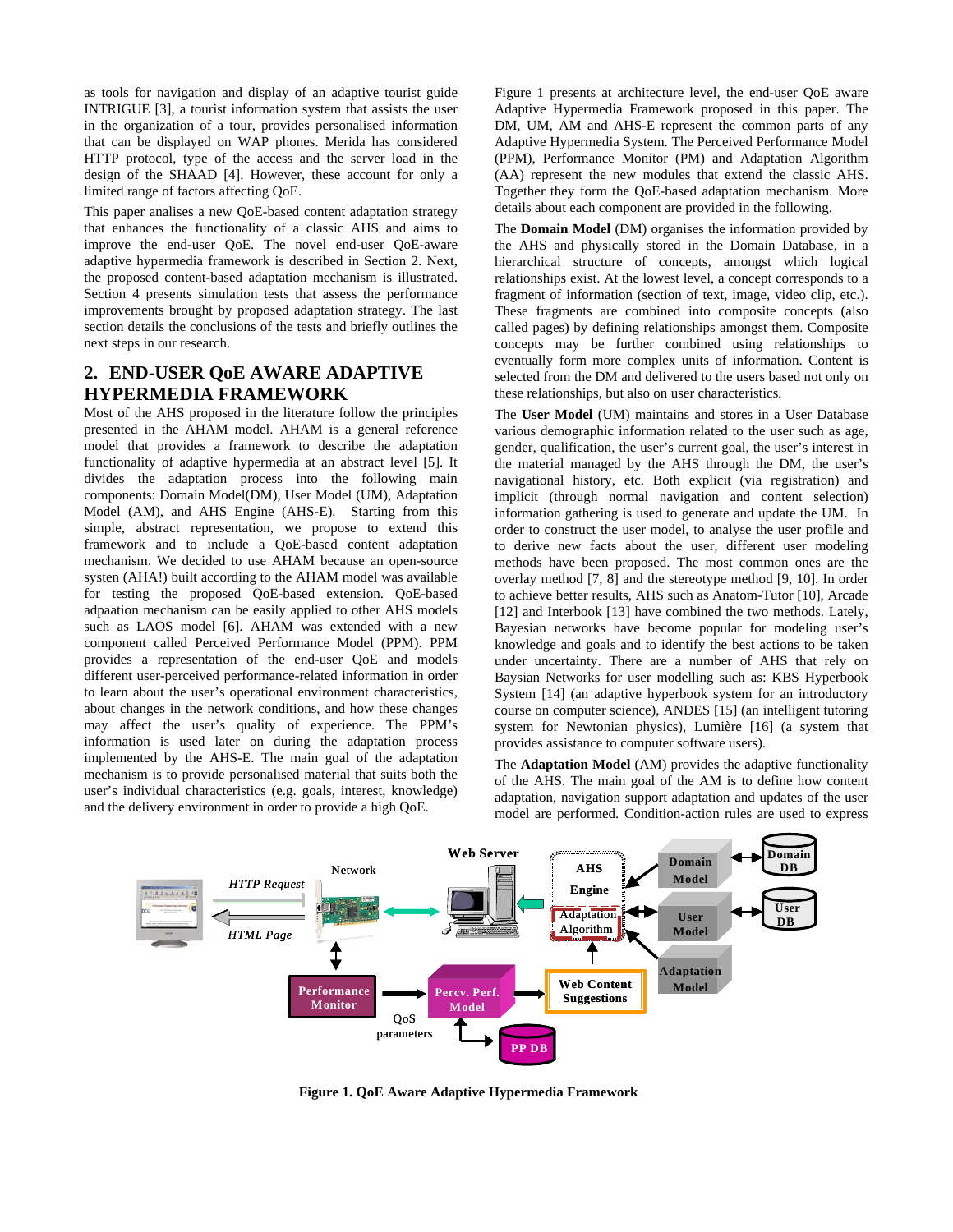the adaptation mechanism. These rules combine information from the UM and DM and determine how the information is changed in the UM and which information stored in the Domain DB will be delivered to the user.

The **Perceived Performance Model** represents a new component proposed by us that extends the general Adaptive Hypermedia Framework. It has the important function of providing a dynamical representation of the user perceived QoE. The model is analogous to the User Model, storing information gathered about the user, but in this case from a perceived performance point of view. It models performance related information in order to learn about the user's operational environment characteristics, about changes in network connection and the consequences of these changes on the user's QoE. The PPM also considers the user's subjective opinion about his/her QoE explicitly expressed by the user. This introduces a degree of subjective assessment, which is specific to each user. The user related information is modeled using a stereotype-based technique that makes use of probability and distribution theory [17] and saved in the Perceived Performance database (PPDB). Finally, the PPM suggests the optimal Web content characteristics (e.g. the number of embedded objects in the Web page, the dimension of the based-Web page without components and the total dimension of the embedded components) that would best meet the end-user expectation related to QoE. The PPM aims to ensure that the download time per delivered page, as perceived by the user, respects the user tolerance for delay and does not exceed the satisfaction zone.

Based on a survey of the current research into user tolerance for delay, three zones of duration that represent how users feel were proposed in [18]: zone of satisfaction, zone of tolerance and zone of frustration. According to a number of studies [19, 20, 21, 22] on the effects of download time on users' subjective evaluation of Web site performance it was indicated that users have some thresholds (user tolerance) for what they consider adequate or reasonable delay. A user is satisfied if a page is loaded in less then 10-12 sec, but higher values cause disruption and users are distracted. Any delay higher then 30 sec causes frustration. At the same time it is significant to mention that when the user is aware of the existence of a slow connection, he/she is willing to tolerate a delay that averages 15 sec but does nor exceed 25 sec [23].

An **Adaptation Engine (AHS Engine)** that represents a software environment, interprets the condition-action rules described in the AM, performs the content selection, creates the navigational support (links), and delivers a personalised Web page. In this paper we propose to enhance the AHS Engine with an **Adaptation Algorithm (AA)**. The objective of the AA is to determine and apply the correct transformations to the personalised Web page (according to the User Model) in order to match the PPM suggestions on the Web page characteristics and thus to provide a QoE to the user.

Therefore the adaptation mechanism of the AHS will allow for both *coarse-grained* and *fine-grained* adaptation:

- *Coarse-grained* adaptation is used to select the fragments of information from the DM for inclusion in a user-tailored performance-orientated document, based on information from the UM and PM.
- *Fine-grained* adaptation is applied when the delivery of the personalised document over a given connectivity environment would not provide a satisfactory end-user QoE. In this case, the AHS Engine will dynamically adjust the characteristics of the personalised document.

# **3. ADAPTATION POLICY**

For the coarse grained adaptation, the AM proposes a Web document tailored to the user's personal characteristics based on the information from UM and DM. The proposed document consists of a collection of information fragments chosen from the Domain Database. These fragments are part of the concepts hierarchy represented by the DM. Then, for the fine-grained adaptation, the document is analysed by the AHS Engine in order to determine whether it respects the PPM suggestions. These suggestions indicate the optimal characteristics of a Web document for providing both a satisfactory performance- related experience for a Web user with the AHS, and for delivering the highest quantity of data. If the characteristics of the document do not match the PPM suggestions, alterations to the document are required. The adaptations performed on the personalised document consist of either the elimination (e.g. some information fragments will not be displayed) or the modification in the properties of some information fragments from the page (e.g. changes in the resolution or size of the images). The decision is based on the **adaptation algorithm**. This algorithm aims to minimise the negative impact on user satisfaction related to the quality of the content.

## **3.1 Adaptation Algorithm**

The proposed adaptation algorithm uses the PPM's content related suggestions and information provided by the UM related to the strength of user interest in different concepts (defined in the DM). Hence, the adaptation algorithm performs changes starting with information fragments belonging to those concepts the user is the least interested in. These changes are applied until the suggestions on the Web content characteristics suggested by the PPM are matched. The PPM suggestions are used by the AHS Engine only for the content-level adaptation and not for navigational-level adaptation. It is considered that the characteristics of a Web page such as size, number, and type of the embedded components are those that mainly affect the user perceived performance and not the number of links.

Therefore, the objective of the algorithm is to determine and apply the correct transformations (modifications in the properties of the embedded components or/and eliminations of some of the components) on a page in order to match the PPM suggestions. Since images contribute the largest quantity of information to the total size of a Web page, in this work they were the only ones taken into consideration by this algorithm. In the case where some images have to be eliminated, each removed image is replaced with a link to the image. In this way, if a user does really want to see the image, the link will offer this possibility.

A block-diagram of the algorithm is presented in Figure 2. The algorithm uses as parameters the PPM suggestions: maximum number of embedded objects (NOsuggest), maximum total size of objects (SOsuggest) and maximum size of a Web page (SPsuggest). In the algorithm, the check for the number of embedded objects is performed before the verification of the total size of the embedded components. Therefore image elimination may occur before image compression. This was preferred due to the fact that setting up multiple connections to carry a higher number of objects is time consuming and reduces the overall performance of the delivery.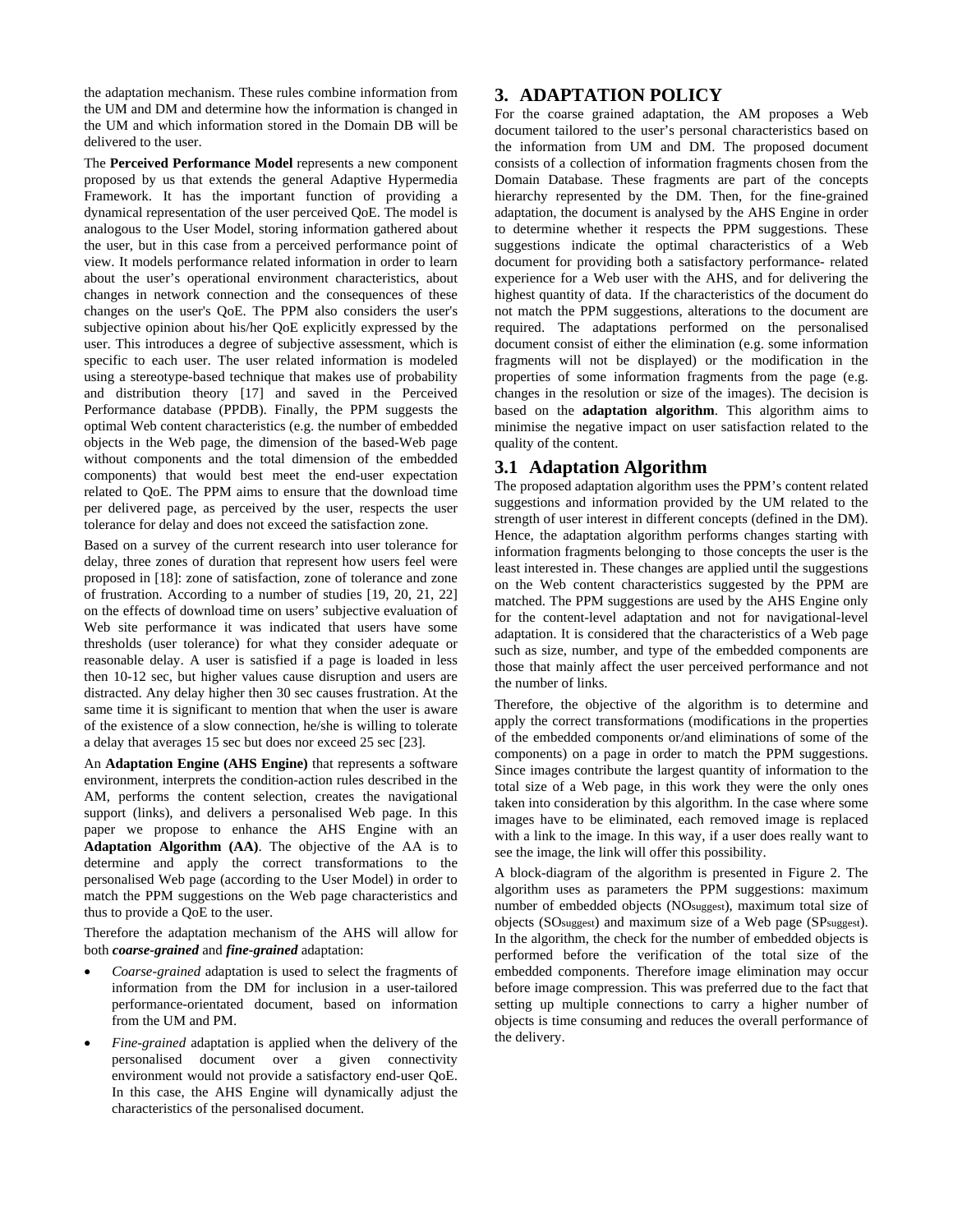# **3.2 Adjusting the Total Number of Embedded Objects**

If the number of objects embedded in a Web page (NOcurrent) exceeds the maximum number of objects suggested by the PPM (NOsuggest) there is a need for the elimination of some images. The image elimination mechanism makes use of information stored by the UM related to user's level of interest in the concepts defined in DM. These concepts are abstract representations of the information described through the images.

This image elimination mechanism involves the following principle. The image of lowest interest to the user is removed. The elimination process continues while NOcurrent > Nosuggest.



#### **Figure 2. Block-diagram of the Adaptation Algorithm**

A pseudocode description of the mechanism is presented next.

AdaptAlg\_TotalNoEmbeddedObjects(NOsuggest) begin

NOcurrent= Count\_NoImages();

while (NOcurrent > NOsuggest) do

begin

Eliminate\_Lowest\_Interest\_Image ( ); NOcurrent = NOcurrent -1; end;

end;

# **3.3 Adjusting The Total Size of Embedded Objects**

Matching the suggestion related to the total size of the embedded images is the next phase in the adaptation algorithm. If the total size of embedded objects  $(SO_{\text{current}})$  is higher than the PPM suggestion (SOsuggest), image compression techniques and/or image elimination methods have to be applied. First, the image compression is applied and if further reduction is necessary, image elimination is applied.

#### *Step 1: Image Compression*

The first step involves trying to apply image compression. Different compression rates (expressed as percentage) are applied to each image depending on: the total reduction suggested on the total size of embedded images, the image size and the user interest in the image. For example, if two images A and B need to be reduced by a total of 40% with the user being more interested in image A than image B, then a smaller reduction will be applied to image A than the one performed on image B. The actual compression rates will be computed according to their relative interest. The algorithm for determination of the compression factors for each image (R%i) takes into consideration user interest on them and uses the following formulas (Eq. 1):

$$
S = \sum_{i=1}^{N} S_i
$$
  
\n
$$
Rs = R_{\%} * S
$$
  
\n
$$
W_i = \frac{S_i}{S} * \overline{K_i} \quad ; \quad W_i^{normalized} = \frac{W_i}{\sum_{i=1}^{N} W_i}
$$
  
\n
$$
Rs_i = W_i^{normalized} * Rs
$$

$$
R\% i = \frac{Rs_i}{S_i} * 100
$$

(Eq.1)

Notation:  $S_i$  = the size (KB) of the image "*i*"

 $S =$  total size (KB) of the embedded images

 $Rs = reduction in size (KB) to be applied on the embed. images$  $Rs_i$  = reduction in size (KB) to be applied on the image "*i*"  $R%$  = percentage of reduction to be applied on the embed. images  $R\%$  i = reduction in percentage to be applied on the image "*i*"  $N =$  total number of embedded images from the Web page  $K_i$  = user's interest in concept (image) "*i*"

 $K_i$  = user's non-interest in concept (image) "*i*" (100 –  $K_i$ ) normalised values

If one of the computed compression rates cannot be applied to a image (e.g. due to the fact that the quality will be lower than acceptable for the end-users. Image compression tools may have limits for the compression rate that would ensure good quality for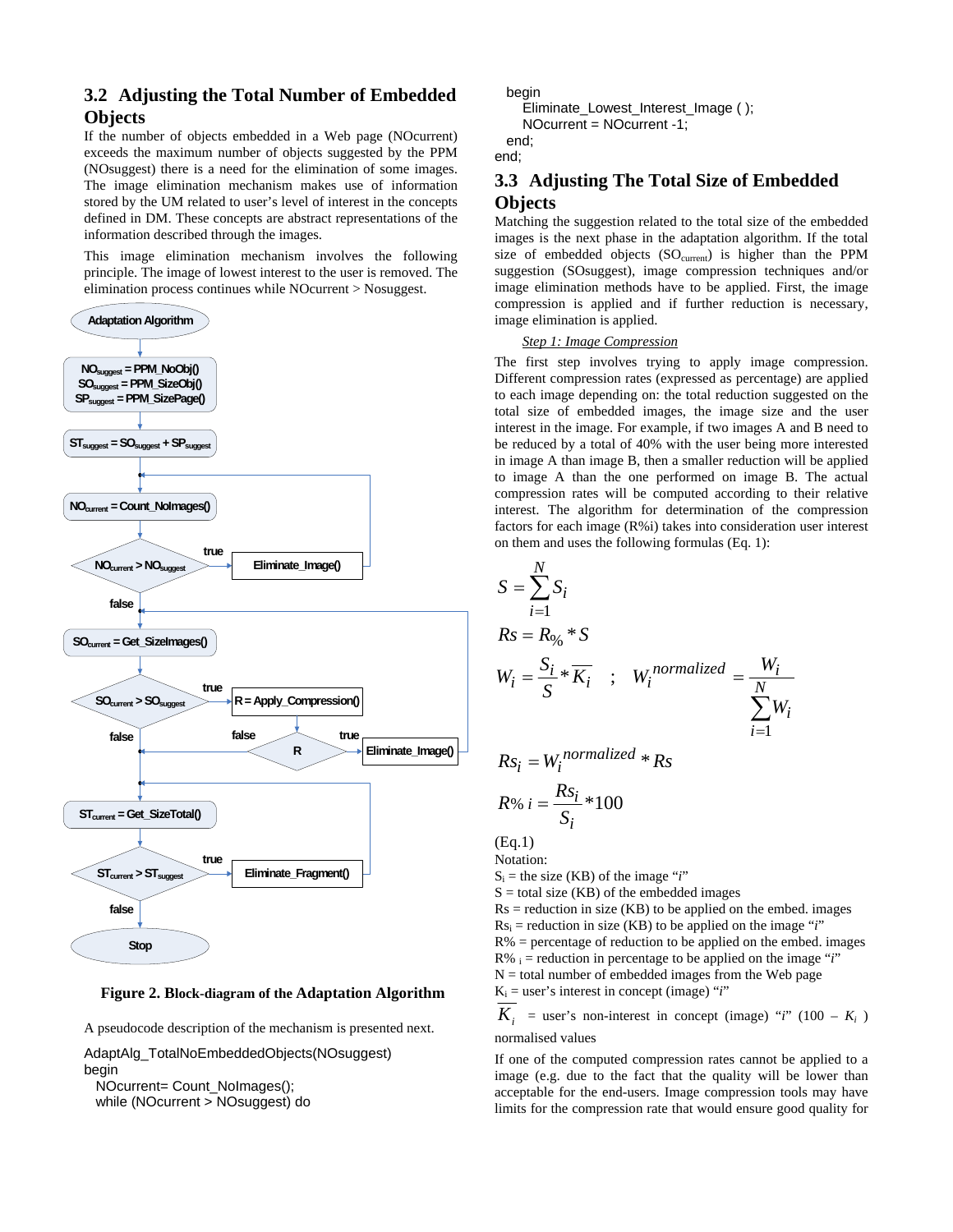the image), image elimination strategy (Step 2) will be applied. This assumes that the image compression algorithm has a maximum compression threshold rate in order to ensure good user perceived quality for the compressed images.

#### *Step 2: Image Elimination*

Step Two is performed in when image compression cannot match the PPM requirements. The objective is to eliminate one or more images and to replace them with links to the images. If a user really wants to see the image, the link will offer this possibility.

This strategy is applied to the original uncompressed images and is based on the following principles:

- the image of lowest interest to the user is removed
- if after the elimination is performed, the recomputed total size of embedded objects from the Web page  $(SO_{\text{current}})$ , is still higher than the PPM suggestion  $(SO<sub>suggest</sub>)$ , Step 1 (image compression) is again performed. In this case, lower compression rates will be required.

#### *Example of Compression Algorithm*

As an example of the compression algorithm, the following case is considered. A Web page consists of three embedded images and, based on the PPM suggestion related to total size of embedded images, a reduction of 20% has to be applied. User non-interest in these images and the size of each image is presented in Table 1. The compression rate for each image is computed as in Eq. 2, following the formulas from Eq. 1. Therefore the following compression rates should be applied on each image in order to match the PPM suggestions: 24.18% for reduction to image A, 7.5% to image B and 3.8% to the third image.

**Table 1 Size of Images and User Non-Interest in the Images** 

| <b>Image No.</b> | <b>Image Size (KB)</b> | <b>UserNon-Interest</b> |
|------------------|------------------------|-------------------------|
|                  | 100                    | 0.7                     |
|                  |                        | 0.2                     |
|                  |                        |                         |

 $Rs = 0.2*130 = 26KB$ 

$$
W_1 = \frac{100}{130} * 0.7 = 0.54
$$
  
\n
$$
W_2 = \frac{20}{130} * 0.2 = 0.03
$$
  
\n
$$
W_3 = \frac{10}{130} * 0.1 = 0.008
$$
  
\n
$$
W_3^{\text{Normalized}} = \frac{0.03}{0.58} = 0.0517
$$
  
\n
$$
W_3 = \frac{10}{130} * 0.1 = 0.008
$$
  
\n
$$
W_3^{\text{Normalized}} = \frac{0.008}{0.58} = 0.0138
$$

| $Rs_1 = 0.93 \times 26 = 24.18(KB)$ | $R_{\frac{9}{1}} = 24.18\%$ |
|-------------------------------------|-----------------------------|
| $Rs_2 = 0.0517*26=1.5(KB)$          | $R_{\frac{9}{2}} = 7.5\%$   |
| $Rs_3 = 0.0138*26 = 0.38(KB)$       | $R_{\frac{9}{6}3} = 3.8\%$  |

#### **3.4 Adjusting the Size of the Web Page**

The PPM suggests a maximum dimension for the base Web page (SPsuggest). The adaptation algorithm would have to enforce the size of the final Web page to this limit. However, often the image compression phase and the image elimination mechanism may result into objects whose total size is below the maximum size suggested by the PPM for all embedded objects (SO<sub>suggest</sub>). In this situation the total size of the Web page, including the embedded images, may be still below the sum of PPM suggested limits  $(ST<sub>suggest</sub> = SO<sub>suggest</sub> + SP<sub>suggest</sub>)$  and there is no need for further adaptation related reduction.

For the case when the total size of the page including the embedded objects  $(ST_{current})$  is greater than  $ST_{suggest}$  those fragments from the base Web page the user is least interested in, as indicated by the User Model, are eliminated. This process continues while  $ST_{current} > ST_{supgest}$ .

# **4. VALIDATION OF THE QoE- BASED ADAPTATION MECHANISM**

The end-user QoE-based adaptation mechanism introduced in the previous section aims to improve the end-user QoE, by increasing system performance as perceived by the end-user. This section presents the results of various simulations that were performed in order to assess the performance improvements brought by the proposed QoE-based extension for the AHS. The simulation scenarios involve the transmission of different Web pages that are part of a simulated Web browsing session over various network conditions. All simulations are performed for various home-like low bit rate operational environments that involve connection speeds up to 128 kbps. Constant and step-wise changeable network conditions during a browsing session were considered for the simulation tests. Two cases were studied and the results are compared. The first case involves the usage of the QoE - based content adaptation mechanism before delivering the requested Web page, while in the second case the requested Web page is delivered with no modifications.

The objectives of the simulation tests are the following:

- to investigate the impact on performance when the content related suggestions generated by the QoE-based extension are applied during a simulated Web browsing session.
- to analyse the behaviour of the PPM when a client sends Web page requests over different operational environments with constant characteristics such as bandwidth and RTT.
- to analyse the behaviour of the PPM when a client sends Web page requests over different operational environments with dynamically changing characteristics.

Performance analysis is based on comparative measurements of two cases: with and without QoE based content adaptation. For both cases, *Access Time (DownloadTime) per page, Aggregate Access Time per session, Quantity of Data Transmitted,* and *Percentage of the Data Reduction* are measured. The Aggregate Access Time per session is measured as the sum of the access times per page.

The PPM behaviour analysis seeks to confirm the capability of the model to track any changes in the delivery conditions that may affect the user's QoE and the ability of the model to provide the content related suggestions that maintain the level of the user's perceived performance. The chain of the *content related suggestions* generated by the PPM during the navigational session is also analysed.

## **4.1 Set-up Conditions**

The simulations were performed using Network Simulator version 2 (NS-2) [24] and a NSWEB [25] extension for simulating WWW traffic. The simulation set-up topology consists of a simple Web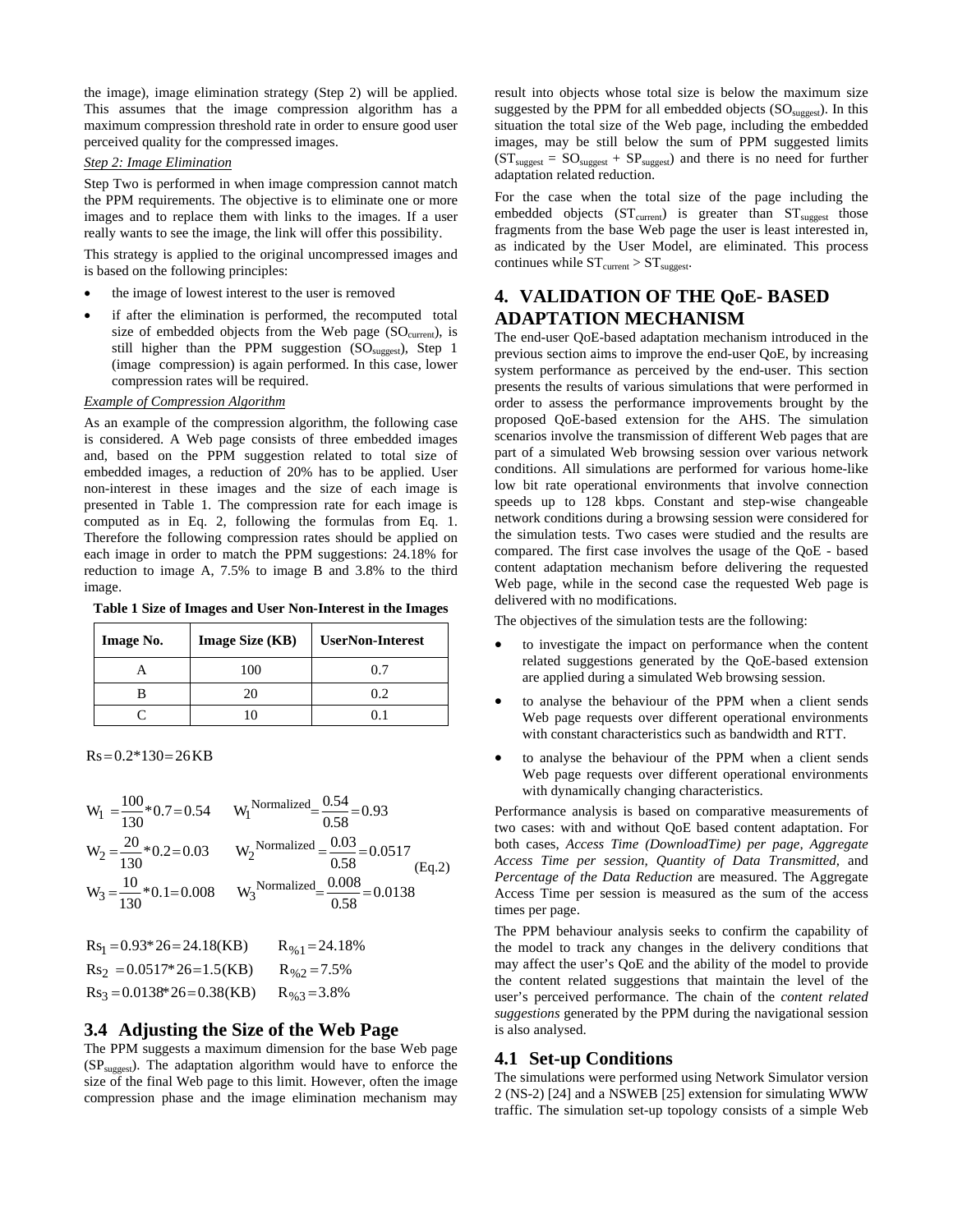Server – Web Client system. Figure 3 represents a residential client 56 kbps modem connection and round-trip-time (RTT) of 310 msec. In the absence of other background traffic, the bottleneck link is the client network connection. Several different connections and network properties were considered that correspond to low bit rate operational environment as perceived by people through a home Internet connection. Therefore the bandwidth between Web Client and node N2 was set-up with different values between 28 kbps and 128 kbps while the RTT between the Web server and the Web client was considered to be between 530 msec and 150 msec respectively.



**Figure 3. NS-2 Simulation Topology** 

A browsing session that consists of ten Web pages was simulated. Two types of network conditions involving constant and variable network parameters (e.g. bandwidth, RTT) during the simulated browsing session were analysed. The Web pages are randomly selected, based on the SURGE technique, from a virtual Web site located on the Web Server. The Web site is populated with one hundred pages randomly generated. These pages have different properties such as Web page size, number of the embedded objects per page and size of each embedded objects. The Web pages were generated using the NS-2 Web Generator, based on a The Pareto-II probability distribution. This distribution best simulates the characteristics of the Web server resources, the distribution of a Web object size on a Web site and it is the most used function for Web traffic simulations.

**Table 2 Parameters of Distribution Function of the Web Page Characteristics** 

| <b>Web Content</b><br><b>Characteristic</b><br>s | <b>Probability Distribution parameters</b>                   |
|--------------------------------------------------|--------------------------------------------------------------|
| <b>Basic Page Size</b>                           | Pareto-II Distribution with $avg = 3000B$ , shape<br>$= 1.2$ |
| No. of<br>Embedded Objs<br>per Page              | Pareto-II Distribution with $avg = 4$ ,<br>shape $= 1.5$     |
| Embedded<br>Objects Size                         | Pareto-II Distribution with $avg = 4500$ ,<br>shape $= 1.2$  |
| Pages per Web<br>Server                          | 100                                                          |

Table 2 presents Pareto-II Distribution parameters setup used during the simulations. *Shape* parameter was setup according to the Web traffic specifications presented in the NSWEB [25] documentation. *Avg* parameter was set based on the results of research [26] that analysed and characterised Web pages from most popular Web sites based on the amount of content of a page, the number of bytes in the basic Web page, the number of embedded objects and the total number of bytes for the embedded objects. The results presented in [26] have shown that most of the Web pages would have the size of the basic page up to 12 KB, an average of 7 up to 20 embedded objects and the total size of the embedded objects around 55 KB or higher.

# **4.2 Assessment of the QoE – based Adaptation Mechanism in Constant Low Bit Rate Operational Environment**

The simulations involved various Web sessions with different sequences of ten Web pages randomly selected from a virtual Web site populated with one hundred pages. In this paper we present the results for one set of ten pages selected from the virtual Web site. The characteristics of the selected pages are presented in Table 3. Six types of low bit-rate environments characterised by different network conditions (Table 4) were simulated.

**Table 3 Characteristics of ten pages randomly selected from a virtually generated Web site** 

| Web<br>Page ID | <b>Basic</b><br><b>Size</b><br>Page<br>(KB) | Number<br>Of Embd.<br>Objects | <b>Total Size</b><br>Of Embd.<br>Objs (Kb) | <b>Total Size</b><br>Web<br>Оf<br>Page (KB) |
|----------------|---------------------------------------------|-------------------------------|--------------------------------------------|---------------------------------------------|
| 1              | 9.18                                        | 8                             | 82.39                                      | 91.57                                       |
| 2              | 3.10                                        | 8                             | 57.96                                      | 61.06                                       |
| 3              | 3.17                                        | 6                             | 93.96                                      | 97.13                                       |
| 4              | 10.80                                       | 8                             | 190.22                                     | 201.02                                      |
| 5              | 5.61                                        | 6                             | 37.73                                      | 43.34                                       |
| 6              | 3.42                                        | 9                             | 169.01                                     | 172.43                                      |
| 7              | 12.24                                       | 5                             | 64.37                                      | 76.61                                       |
| 8              | 9.38                                        | 7                             | 57.68                                      | 67.06                                       |
| 9              | 5.4                                         | 10                            | 134.32                                     | 139.72                                      |
| 10             | 3.38                                        | 5                             | 36.30                                      | 39.67                                       |

**Table 4 Simulated low bit rate operational environments** 

| <b>Connection Type</b> | <b>Bandwidth</b> (kbps) | RTT (msec)  |
|------------------------|-------------------------|-------------|
|                        | $<$ 28                  | < 500       |
| 2                      | $28 - 42$               | $300 - 500$ |
| 3                      | $42 - 56$               | 300-500     |
| 4                      | 56-64                   | $200 - 300$ |
| 5                      | $64 - 96$               | $100 - 200$ |
| 6                      | $96 - 128$              | ${}< 200$   |

Next the results for a delivery environment characterised by a bandwidth in the range of 42 kbps and 56 kbps and RTT in the range of 300-500 msec (Connection Type 3) are presented. This scenario is common for users with a modem connection. Figure 4 illustrates a comparison between the two cases that involve the usage or not of the QoE-based adaptation mechanism for delivering the randomly selected ten Web pages. Taking into account the suggested content-based adaptations different percentages of reduction in the Web page size were applied. For this case, only image compression was considered and no image elimination was applied. One can observe that the download time per page did not exceed 14 sec. This value is below the 15 secs limit for acceptable download time for a user aware of low bit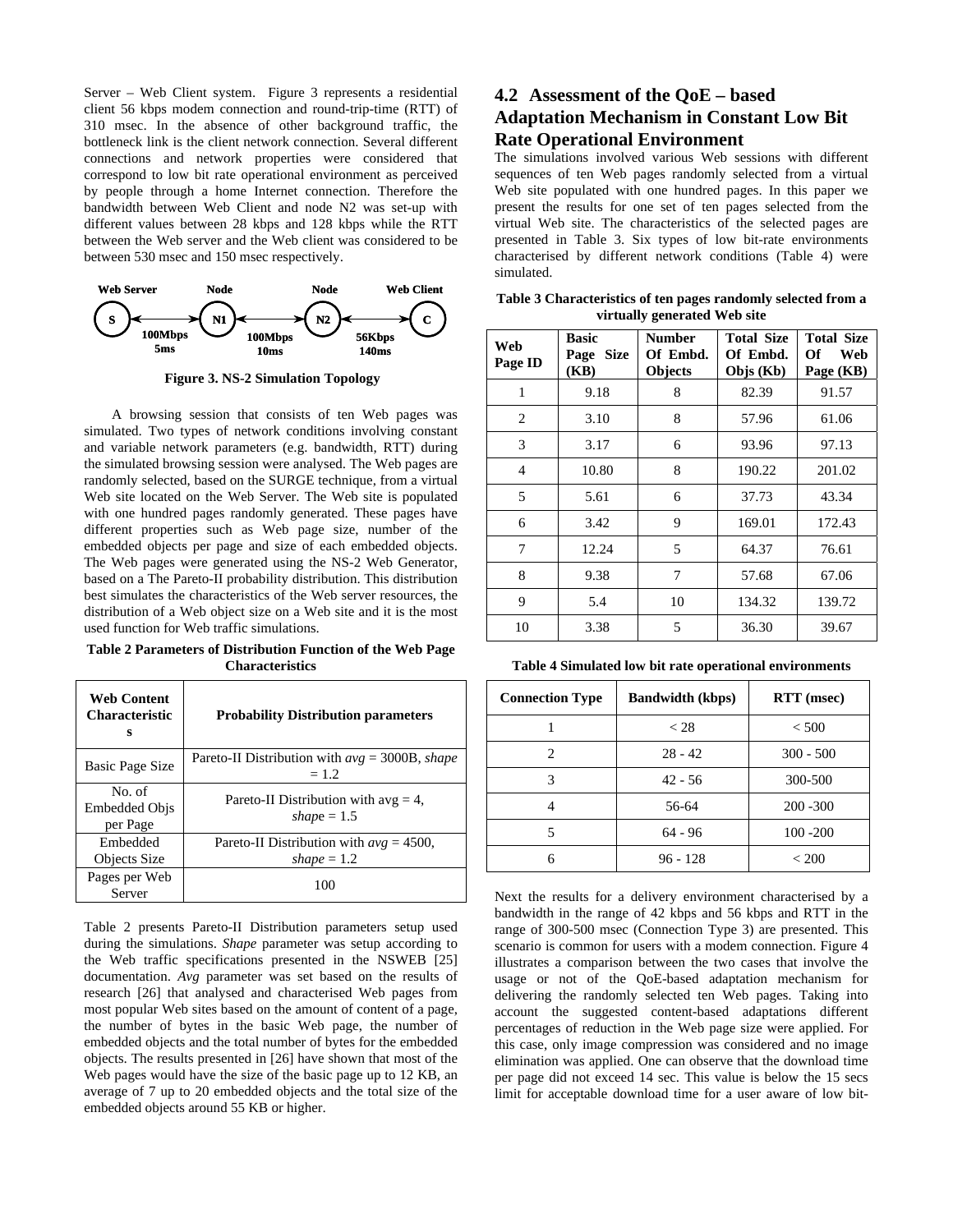rate connection. With the decrease in the access time per page, aggregate access time per session was significantly reduced from

**Table 5 PPM's Web Content Related Suggestions After Each Requested Web Page over a 56 kbps Connection** 

| ID of                               | <b>PPM Outputs</b>       |          |                          |  |
|-------------------------------------|--------------------------|----------|--------------------------|--|
| <b>Requested</b><br><b>Web Page</b> | <b>Size Page</b><br>(KB) | No. Objs | <b>Size Objs</b><br>(KB) |  |
| 1                                   | 11.09                    | 8.0      | 31.19                    |  |
| $\mathbf{2}$                        | 11.89                    | 9.0      | 35.60                    |  |
| 3                                   | 12.16                    | 9.0      | 37.08                    |  |
| 4                                   | 12.30                    | 10.0     | 37.81                    |  |
| 5                                   | 12.38                    | 10.0     | 38.25                    |  |
| 6                                   | 12.43                    | 10.0     | 38.55                    |  |
| 7                                   | 12.47                    | 10.0     | 38.76                    |  |
| 8                                   | 12.70                    | 10.0     | 38.92                    |  |
| 9                                   | 12.51                    | 10.0     | 39.04                    |  |
| 10                                  | 12.67                    | 10.0     | 40.89                    |  |

Table 5 presents the Web page characteristics suggested by the PPM model for each requested Web page during the browsing session. As can be noticed from Figure 4 the QoE-based adaptation process affected almost all of the Web pages. This was due to the fact that characteristics of the affected Web pages (see Table 3) were higher than the PPM suggested ones (Table 5).



**Figure 4. Access Time per Page and Total Web Page Size Reduction for a Browsing Session Over a 56 kbps Connection When Content Constraints Suggested by the QoE Layer were Applied.** 

The results show that the model was able to "learn" rapidly about the current network conditions and to suggest correct characteristics for Web pages in order to ensure that their download time remained acceptable from the user QoE point of view. After the first three pages were requested and delivered the PPM state is stable, generating similar outputs as long as the network conditions do not change. As result the download time for the following seven Web pages does not exceed the 14 sec.

Simulations tests performed for the other types of delivery environments confirmed the PPM model's fast "learning" behaviour in relation to the delivery conditions, providing a satisfactory download time per page.

Next a summary of these simulations is provided. Figure 5 shows simulation results for the Aggregate access time for a browsing session that involved the set of ten pages presented in Table 3, for various connection types with bandwidth in the range of 28 kbps to 128 kbps and RTT in the 100 msec -1000 msec intervals.



#### **Figure 5. Analysis on the Aggregate Access Time and the Total Quantity of Data Transferred during a browsing session versus different connection types when the QoE – based content adaptation was performed before delivering a Web page**

 Note that the required reduction in Web page sizes transmitted necessary to maintain the download time at an acceptable level throughout the browsing session decreases with the increase of the available bandwidth for the randomly selected ten Web pages. Most significantly one can notice that for these low bit rate connections, the QoE layer improved the Aggregate Access Time by up to 56.2 % (for the 28 kbps case). This improvement was achieved by reducing the quantity of data sent during the browsing session by up to 62.7 %.



#### **Figure 6. PPM suggestions on the Average Size of the basic Web page and of the Embedded Objects as well as Average Total Size of the delivered Web page for a browsing session over different network conditions**

The PPM behaviour as the network connectivity improves, is analysed next. Figure 6 and Figure 7 show that the model succeeded to determine the optimal characteristics for the Web pages such as the number of embedded objects, total size of the embedded objects and size of the basic Web page. As the network connectivity improves the model provides higher values for the Web page characteristics in order to allow for more information to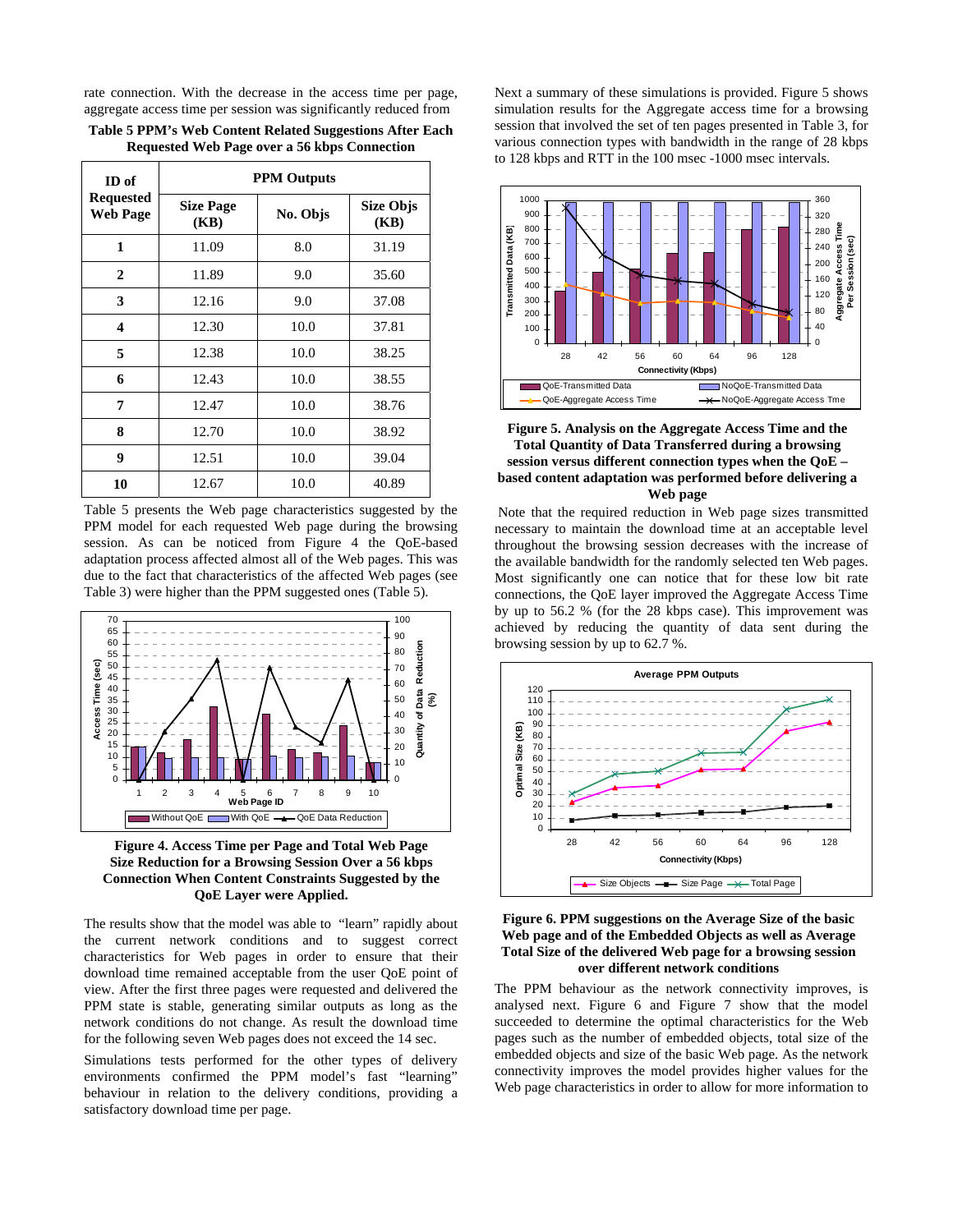be transferred to the user while maintaining an acceptable download time.



**Figure 7. PPM suggestions on the optimal Number of Embedded Objects in a Web page delivered during a browsing session over different network conditions** 

 For example, if for 28 kbps connection the basic Web page was restricted to an average of 7.6 KB, it could contain only an average of 6.4 objects of maxim 23.3 KB in total size; For 60 kbps connection basic Web pages of up to an average of 14.6 KB and 12.1 embedded objects of total size up to an average of 51.2 KB were suggested for transmission. The quantity of information transmitted in the best of the delivery conditions considered (128 kbps connectivity) basic Web pages up to 19.9 KB with an average of 18.2 objects with an average of 892.5 KB could be transmitted.

The Web content-related suggestions provided by the PPM ensure a download time per page not higher than 15 sec for very slow connections such as 28 kbps and not higher then 10-12 sec for better network connections (up to128 kbps).

# **4.3 Assessment of the QoE – based Adaptation Mechanism in Variable Low Bit Rate Operational Environment**

The objective of these simulation tests is to analyse the behaviour of the proposed adaptive mechanism and PPM outputs when a browsing session is performed over a network environment that changes in time. The browsing session involves Web Client accesses to the same ten Web pages presented in Table 3 over the same topology (Figure 3). The following two cases were considered:

- the network conditions improve from 56 kbps to 64 kbps and then up to 96 kbps. In the same time RTT decreases from 310 to 240 msec and then to 150 msec.
- the network conditions degrade from 96 kbps to 64 kbps and then down to 56 kbps. In the same time RTT increases from 150 to 240 msec and then to 310 msec.

In the same manner as in the non-changeable environment, the analysis of the test results includes the following performance parameters: Access Time per page, Aggregate Access Time per session and Quantity of Transmitted Data. A comparison of the values of these performance parameters with those measured in the case when the QoE-based adaptation mechanism was not used was also performed.

Next simulation results for the two studied cases are presented.

## *4.3.1 Step-Wise Up Changeable Environment from 56 kbps to 96 kbps*

The user network connection properties include a bottleneck link whose bandwidth was changed in three stages during the simulated browsing session. In the first stage connectivity was 56 kbps and  $RTT = 310$  msec and the first three pages out of ten were transferred. The second stage involved an improvement of the network delivery conditions to 64 kbps and 240 msec RTT while the following three Web pages were accessed by the enduser. During the last stage the network conditions further improve and the last four pages from were transmitted over a link characterised by 96 kbps bandwidth and 150 msec RTT (Figure 8).

Figure 9 shows the measured performance parameters when the QoE-based adaptation mechanism was used in comparison with the case when no adaptation was performed. In the adaptive case the access time per page was below 15 sec for the lowest connection stage (56 kbps) and further decreased to below 10 sec for the best connection stage.



**Figure 8. Network properties during a simulated browsing session over a step-wise up changeable network environment** 



#### **Figure 9 Access Time per Page and Web Page Size Reduction for a browsing Session that Involves Ten Web Pages in Changeable Network Environment from 56 kbps to 96 kbps**

 Since the PPM suggestions on the optimal characteristics for the Web page to be delivered are combined with the previously generated ones, these suggestions improve slower than the network conditions. This is due to the learning behaviour of the PPM model that tries to overcome sharp fluctuations of the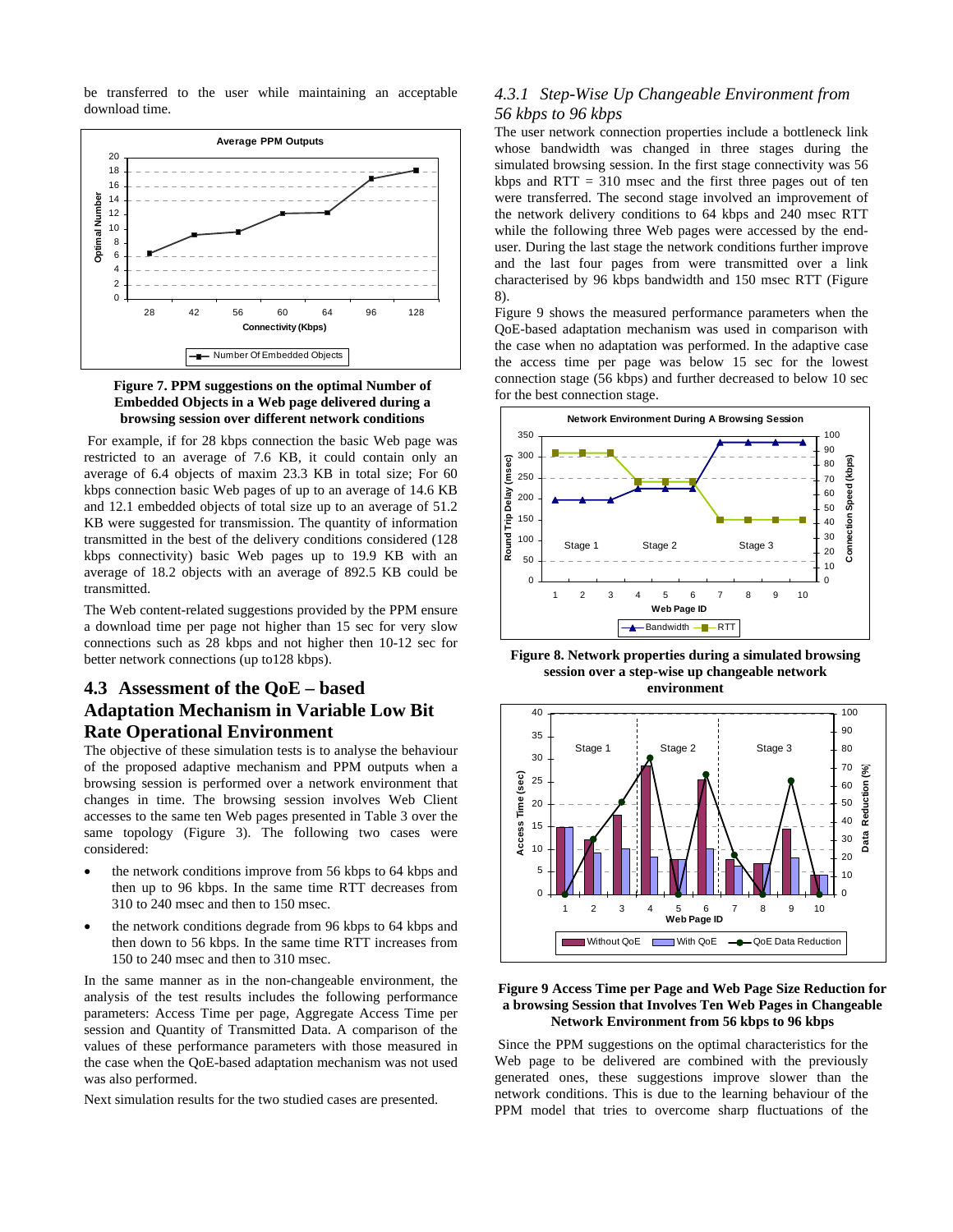network environment and protect against eventual noise in the recorded delivery conditions. In consequence, higher size reductions were proposed on the largest Web pages such as Page 4, Page 6 and Page 9 during stage 2 and stage 3 than those performed when all ten pages were delivered over a constant 64 kbps or 96 kbps connections.

A very significant achievement when using QoE-based adaptation in comparison with the no-adaptation case is that Aggregate Access Time per session has improved with 38.3% confirming the benefit of the proposed solution.

## *4.3.2 Step-Wise Changeable Environment from 96 kbps to 56 kbps*

In the same manner as in the previous scenario the connectivity environment changed during the browsing session that involved the same ten Web pages. Figure 10 illustrates the network conditions that deteriorated from 96 kbps bandwidth and 150 msec RTT to 56 kbps and 340 msec RTT via an intermediate step characterised by 64 kbps bandwidth and 240 msec RTT.



**Figure 10. Network properties during a simulated browsing session over a step-wise down changeable network** 



#### **Figure 11. Access Time per Page and Web Page Size Reduction for a browsing Session that Involves Ten Web Pages in Step – Wise Down Changeable Network Environment**

An analysis performed on the access time per page and on the quantity of transmitted information (Figure 11) reveals that the usage of adaptation mechanism reduced the access time for each page below 10 sec for high bit rate connection (Stage 1- 96 kbps) and below 15 sec for low bit rate connection (Stage 3 - 56 kbps). Aggregate Access Time per session was also reduced on average by 23.4%.

The influence of the generated suggestions for Web pages delivered over the highest bit rate connection case (Stage 1) was also noticed in the final suggestions proposed for the lowest connectivity case (Stage 3) that followed. This reflects the fact that history is taken into account when generating suggestions. As a result, a smaller reduction of the delivered quantity of information was performed for each page delivered during the Stage 3 in comparison with the case when all the learning session was performed over a constant 56 kbps connection (Figure 4). Although the access time for these pages such as Page 7, Page 8, Page 9 and Page 10 was slightly higher (an average of 11.85 sec) than for the constant connection case (an average of 9.64 sec) it did not exceed the 12 sec threshold value that is considered acceptable for low bit rate home connections.

## **5. CONCLUSIONS**

This paper has introduced a new adaptive hypermedia framework that extends the adaptation functionality of the AHS with a finegrained content-based adaptation mechanism. This mechanism ensures high Quality of Experience when AHS users access personalised material using various connectivity environments that may have different properties. Various simulation tests investigated the performance improvements provided by the proposed adaptive mechanism, in a home-like low bit rate operational environment, in terms of access time per page, aggregate access time per browsing session and quantity of transmitted information. The results showed that the QoE-based adaptive mechanism succeeded to determine very quickly the optimal characteristics of the Web pages for a given nonchangeable and step-wise changeable network environments. These suggestions ensured an access time per page that did not exceed the 12-15 sec threshold considered satisfactory for the end-users by the research community. More significantly the aggregate access time per browsing session decreased by up to 56% in constant network conditions and by up to 39.8% in stepwise changeable network conditions.

In conclusion, simulations have shown important improvements of the access time per page and of the aggregate access time per session, which were due to the controlled reduction of the quantity of transmitted information performed by QoE-based adaptation mechanism.

Subjective tests that investigated the feasibility and usability of the proposed fine grain content based adaptation mechanism when applied in the area of adaptive e-Learning have also been performed and the results were presented in [25]. Different educational-based evaluation techniques such as learner achievement analysis, learning performance assessment, usability survey and correlation analysis between individual student performance and judgment on system usability were applied in order to fully assess the effectiveness of the proposed mechanism. Results of the subjective tests showed that the use of fine grained content-based adaptation mechanism brought significant improvements in terms of user learning performance, system usability and user satisfaction with the personalised e-learning system while not affecting the user learning achievement.

Further work is necessary to explore the effectiveness of this framework in a wider range of situations. Two possible directions are the extension to multimedia content where performance problems may arise even in higher bandwidth environments and